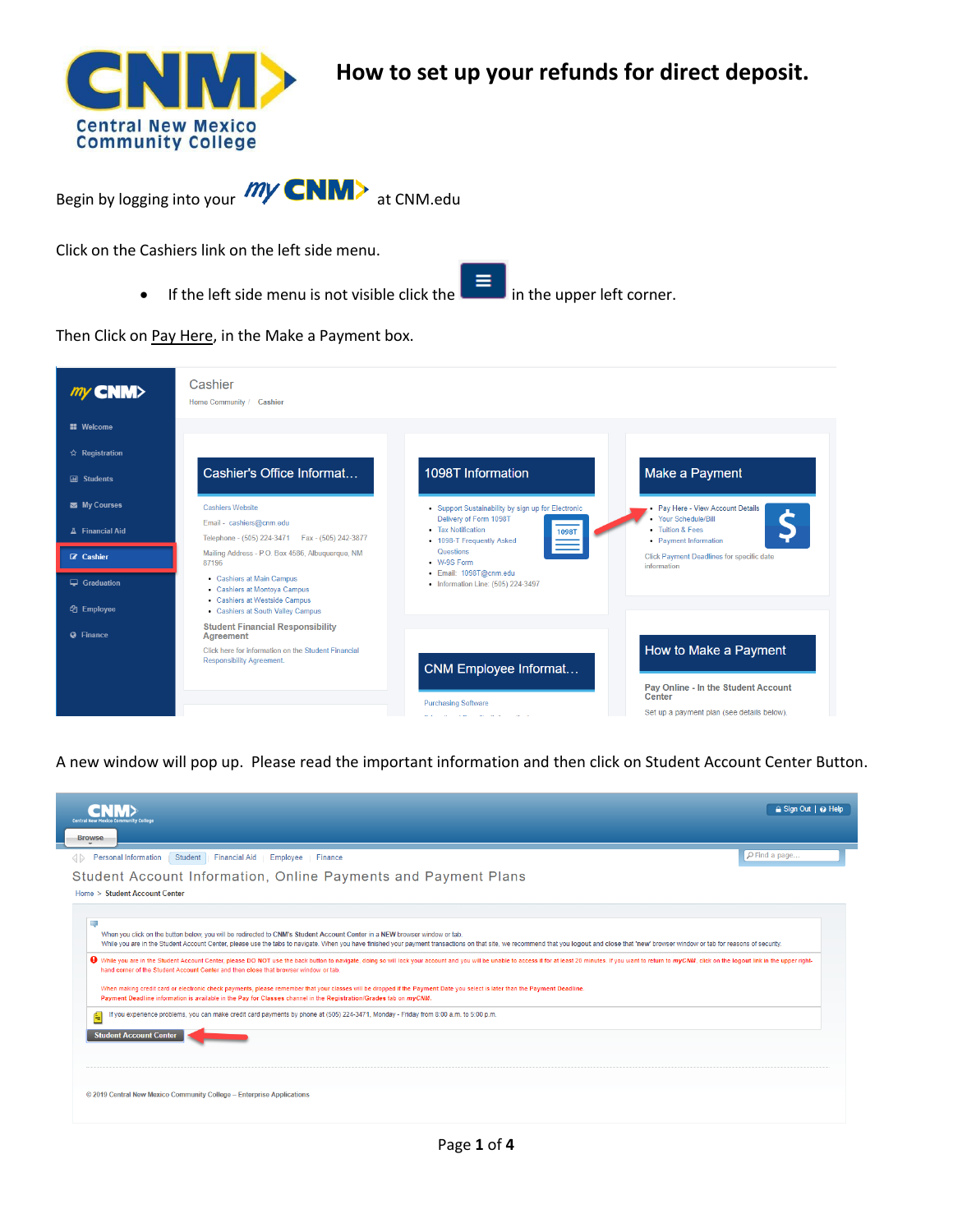Once the Student Account Center launches in a new window, click on **Refunds** on the menu bar.



## Then click on the "**Set up Account**" button.

|   | <b>Central New Mexico</b><br><b>Community College</b>                                                                                                                    |                              |                                                                                       |                |      |  | Logged in as:         | Logout <sup>(*</sup> |
|---|--------------------------------------------------------------------------------------------------------------------------------------------------------------------------|------------------------------|---------------------------------------------------------------------------------------|----------------|------|--|-----------------------|----------------------|
| a | <b>My Account</b>                                                                                                                                                        | <b>Make Payment</b>          | <b>Payment Plans</b>                                                                  | <b>Refunds</b> | Help |  |                       | <b>My Profile</b>    |
|   |                                                                                                                                                                          | eRefunds                     |                                                                                       |                |      |  |                       |                      |
|   | eRefunds puts money in your account FAST!<br>No more trips to the bank or waiting for a paper check. Direct Deposit is the secure and convenient way to get your refund. |                              |                                                                                       |                |      |  |                       |                      |
|   |                                                                                                                                                                          |                              | Your refund has been processed. Please allow 3-5 business days to receive your funds. |                |      |  |                       |                      |
|   |                                                                                                                                                                          | <b>Current Refund Method</b> |                                                                                       |                |      |  |                       |                      |
|   |                                                                                                                                                                          |                              | A Direct Deposit account for refunds has not been set up.                             |                |      |  | <b>Set Up Account</b> |                      |

If you want to use an existing payment method that was previously set up, you can select the account by clicking the radio button to the left of the account you are selecting. Please note: Credit cards cannot be used for eRefunds. Then click Continue. You will find the set up refund account pictured below:

| <b>Central New Mexico</b><br><b>Community College</b>                                      | <b>Set Up Refund Account</b>                                                                                                                                                                                                                                                      | ENJAMIN QUINTANA   Logout <sup>(*</sup> |                   |
|--------------------------------------------------------------------------------------------|-----------------------------------------------------------------------------------------------------------------------------------------------------------------------------------------------------------------------------------------------------------------------------------|-----------------------------------------|-------------------|
| <b>Make Pay</b><br><b>My Account</b><br>m<br>eRefund<br>eRefunds pr<br>No more trips to th | Would you like to use an existing account or set up a new account?<br>Rio Grande Checking - xxxxxxxxx9596<br>Set up a new account.<br>Continue<br>Cancel<br>Your refund has been processed. Please allow 3-5 business days to receive your funds.<br><b>Current Refund Method</b> |                                         | <b>My Profile</b> |

## **OR**

If you have never set up your account in the Student Account center you will need to click **Set up a new account.** Fill in the Account Information and click continue. Click View example if needed.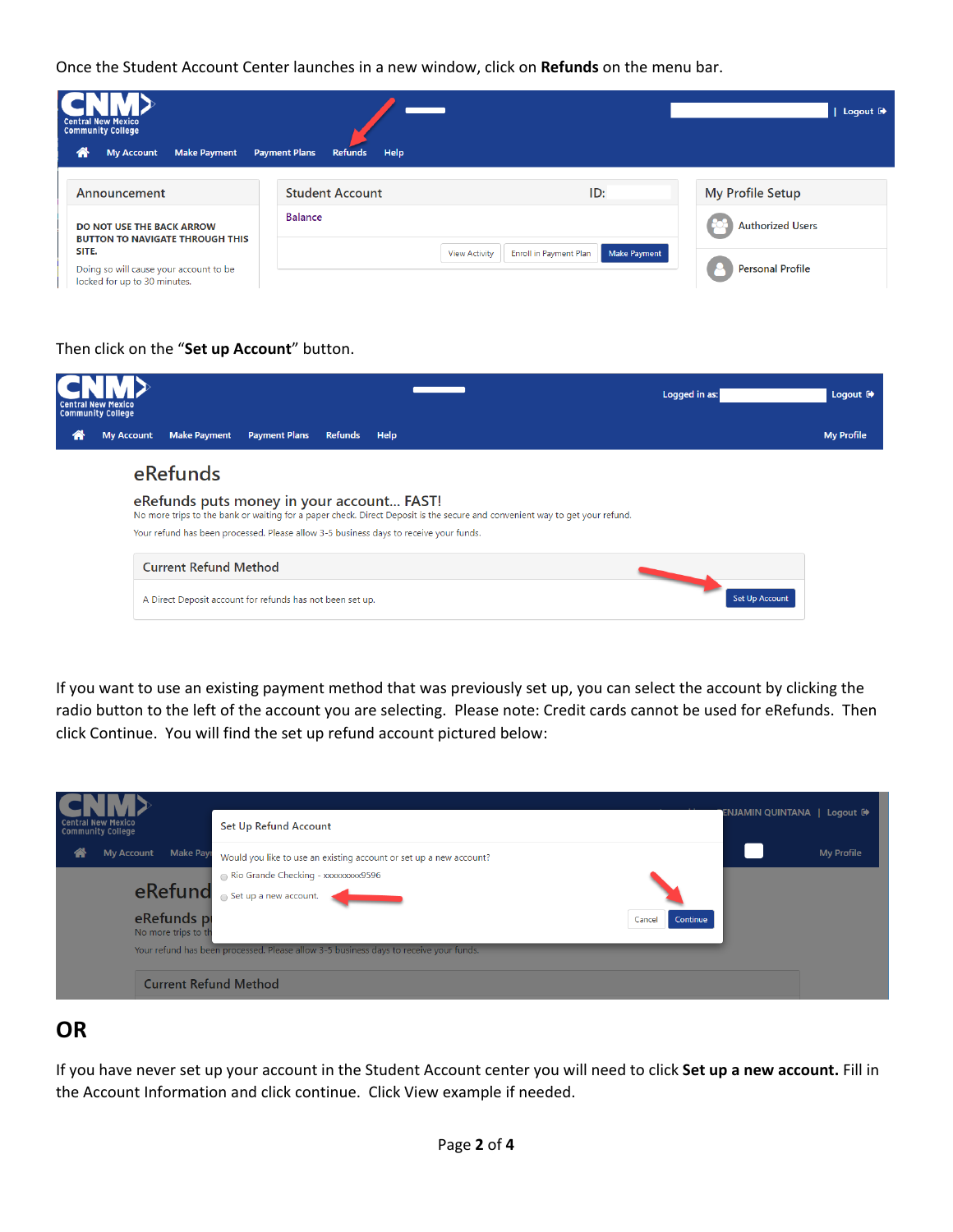## Set Up Refund Account

| <b>Account Information</b><br>* Indicates required fields                                                                                                                                                                                                        |                                                       | *Save payment method as:<br>(example My Checking) |
|------------------------------------------------------------------------------------------------------------------------------------------------------------------------------------------------------------------------------------------------------------------|-------------------------------------------------------|---------------------------------------------------|
| Do not enter other accounts, such as corporate<br>account numbers, credit cards, home equity, or<br>travelers checks.<br>Do not enter debit card numbers. Instead, enter the<br>complete routing number and bank account number<br>as found on a personal check. | You can use any personal checking or savings account. |                                                   |
| *Name on account:                                                                                                                                                                                                                                                | John Doe                                              |                                                   |
| *Account type:                                                                                                                                                                                                                                                   | Checking<br>▼                                         |                                                   |
| *Routing number:<br>(Example)                                                                                                                                                                                                                                    | 010101010                                             |                                                   |
| *Bank account number:                                                                                                                                                                                                                                            | 1010101010                                            |                                                   |
| *Confirm account number:                                                                                                                                                                                                                                         | 1010101010                                            |                                                   |

An authorization screen will display. You must click the "I agree" box. Then scroll down and click continue. If you would like, you have the option of printing this agreement before clicking continue.

|                          |                                           |                                                                                                                                                                                                                                                                                                                                                                                                   |                                                                                  | ENJAMIN QUINTANA   Logout <sup>®</sup> |                   |  |
|--------------------------|-------------------------------------------|---------------------------------------------------------------------------------------------------------------------------------------------------------------------------------------------------------------------------------------------------------------------------------------------------------------------------------------------------------------------------------------------------|----------------------------------------------------------------------------------|----------------------------------------|-------------------|--|
| <b>Community College</b> |                                           | Set Up Refund Account                                                                                                                                                                                                                                                                                                                                                                             |                                                                                  |                                        |                   |  |
| <b>My Account</b>        | <b>Make Payı</b><br>eRefund<br>eRefunds p | I hereby authorize Central New Mexico Community College to initiate debit or credit entries to my Depository according<br>to the terms below, and for my Depository to debit or credit the same to such account. In the event that this electronic<br>payment is returned unpaid for any reason, I understand that a \$30.00 return fee will be added to my student account.<br>Name:<br>Address: | JOHN DOE                                                                         |                                        | <b>My Profile</b> |  |
|                          | No more trips to th<br>Your refund has be | Depository:                                                                                                                                                                                                                                                                                                                                                                                       | <b>RIO GRANDE CREDIT UNION</b><br>310 RIO BRAVO BLVD SE<br>ALBUQUERQUE, NM 87105 |                                        |                   |  |
|                          | <b>Current Reft</b>                       | <b>Routing Number:</b>                                                                                                                                                                                                                                                                                                                                                                            | 307083678                                                                        |                                        |                   |  |
|                          | A Direct Deposit                          | <b>Account Number:</b>                                                                                                                                                                                                                                                                                                                                                                            | 1010101010                                                                       | <b>Set Up Account</b>                  |                   |  |
|                          |                                           | This agreement is dated 8/27/19 5:08:50 PM CDT.                                                                                                                                                                                                                                                                                                                                                   |                                                                                  |                                        |                   |  |
|                          | <b>Refund Hist</b><br><b>Date</b>         | For fraud detection purposes, your internet address has been logged:                                                                                                                                                                                                                                                                                                                              | at 8/27/19 5:08:50 PM CDT                                                        |                                        |                   |  |
|                          |                                           | Any false information entered hereon constitutes as fraud and subjects the party entering same to felony<br>prosecution under both Federal and State laws of the United States. Violators will be prosecuted to the fullest<br>extent of the law.                                                                                                                                                 |                                                                                  |                                        |                   |  |
|                          |                                           | To revoke this authorization agreement you must contact: cashiers@cnm.edu                                                                                                                                                                                                                                                                                                                         |                                                                                  | Amount(\$)                             |                   |  |
|                          | 2/5/15                                    | Print and retain a copy of this agreement.                                                                                                                                                                                                                                                                                                                                                        |                                                                                  | $-300.00$                              |                   |  |
|                          | 2/5/15                                    | Please check the box below to agree to the terms and continue.                                                                                                                                                                                                                                                                                                                                    |                                                                                  | $-1,253.77$                            |                   |  |
|                          | 6/23/15                                   | <b>Ø</b>   Agree                                                                                                                                                                                                                                                                                                                                                                                  |                                                                                  | $-1,154.70$                            |                   |  |
|                          | 11/9/15                                   |                                                                                                                                                                                                                                                                                                                                                                                                   |                                                                                  | $-1,484.00$                            |                   |  |
|                          | 2/4/16                                    |                                                                                                                                                                                                                                                                                                                                                                                                   | Continue<br><b>Print Agreement</b><br>Cancel                                     | $-1,255.00$                            |                   |  |
|                          | 6/2/16                                    |                                                                                                                                                                                                                                                                                                                                                                                                   |                                                                                  | $-1,255.00$                            |                   |  |
|                          | 9/15/16                                   | 12:39:53<br><b>ACH</b><br>97742                                                                                                                                                                                                                                                                                                                                                                   |                                                                                  | $-988.00$                              |                   |  |
|                          |                                           |                                                                                                                                                                                                                                                                                                                                                                                                   |                                                                                  |                                        |                   |  |